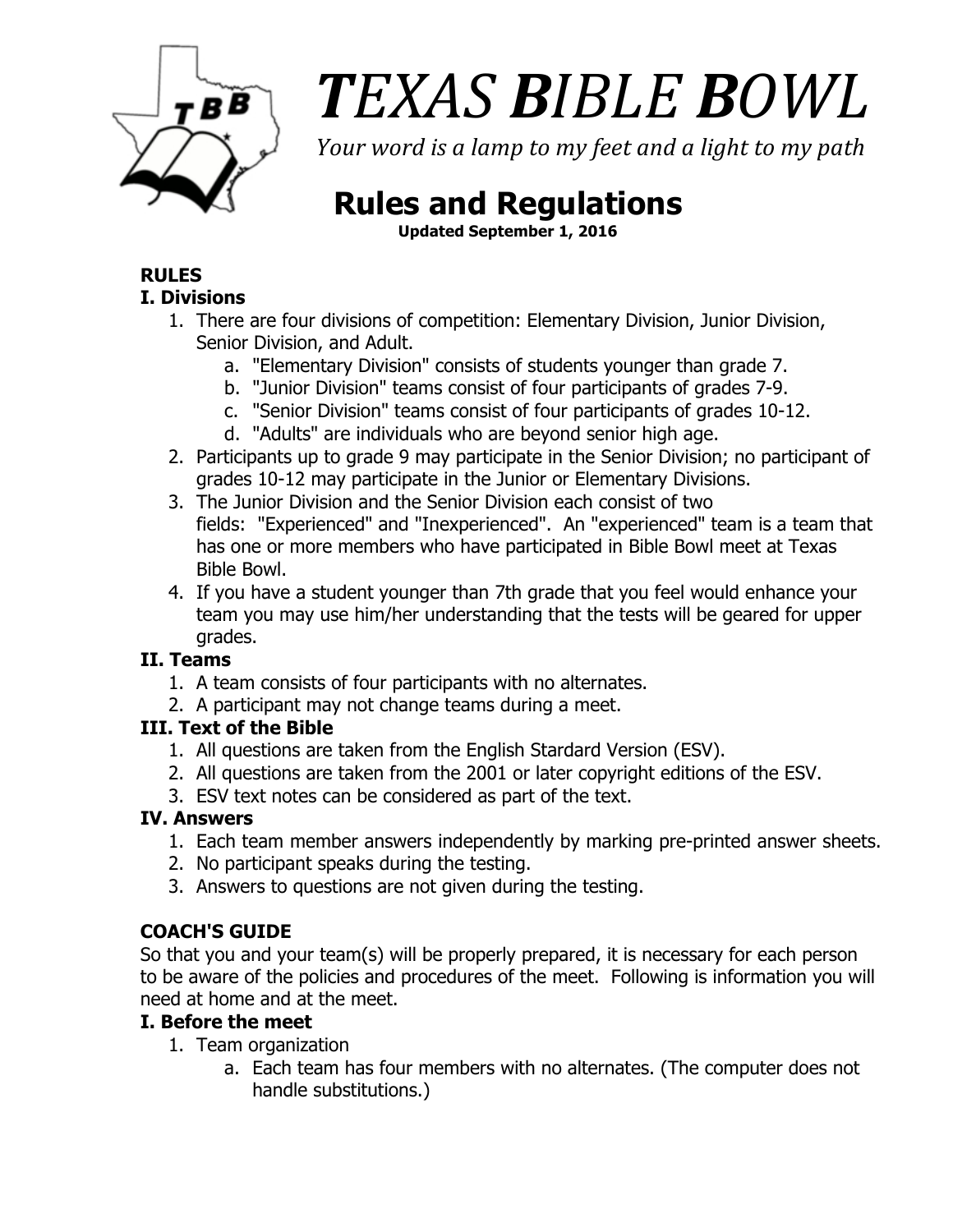- b. Each student will be identified throughout the meet by an assigned code number. This code is to be used throughout the day. (The computer does not recognize names, and individual scores cannot be computed with out the code)
- c. Team members will sit in the same seat throughout the day.
- 2. Study
	- a. Study Materials can be found on the Texas Bible Bowl website, www.texasbiblebowl.org.
	- b. BibleQuiz Software created by the Walkers can be downloaded from the Texas Bible Bowl website, www.texasbiblebowl.org
	- c. Any method of study that best suits you and your students is allowable.
- 3. Bibles
	- a. Each student **MUST** have a copy of the English Standard Version.
	- b. Bibles may be color-coded in any way.
	- c. No paper of any kind may be added to a Bible/Notebook used in testing.
	- d. Photocopied or computer printout pages of the Bible text are allowed. However, margins must be no more than 1 in. You can find one already color-coded available for download on the Texas Bible Bowl website.
	- e. **Quote listings, reference listings, and heading listings are not allowed.**
- 4. What to bring
	- a. **EACH PARTICIPANT IS TO BRING A BIBLE**. Extras are not provided by Texas Bible Bowl. (Coaches might like to bring an extra.)
	- b. Dress is casual. Jeans and tennis shoes are fine.

# **II. At the meet**

- 1. Registration
	- a. Coaches are to report to registration to register teams. **REGISTRATION TIME IS FRIDAY FROM 5:00 - 6:00 PM**. Late registration is Saturday from 8:00 - 9:00 am.
	- b. At registration you will check in and make sure all students are registered in the correct division.
	- c. For extra players or teams needing players
		- To participate, an extra player must be on a team. They can be added to an existing team needing a player, or may help in forming an "ad hoc" team.
		- If you have an incomplete team or extra players, tell the registration desk of your need.
	- d. A congregation is entitled to the number of meals equal to the number of enrolled participants.
- 2. Testing
	- a. Teams are to arrive no later than 9:00 a.m.
	- b. All testing of all teams will occur in one room.
	- c. All players of all divisions receive the same tests.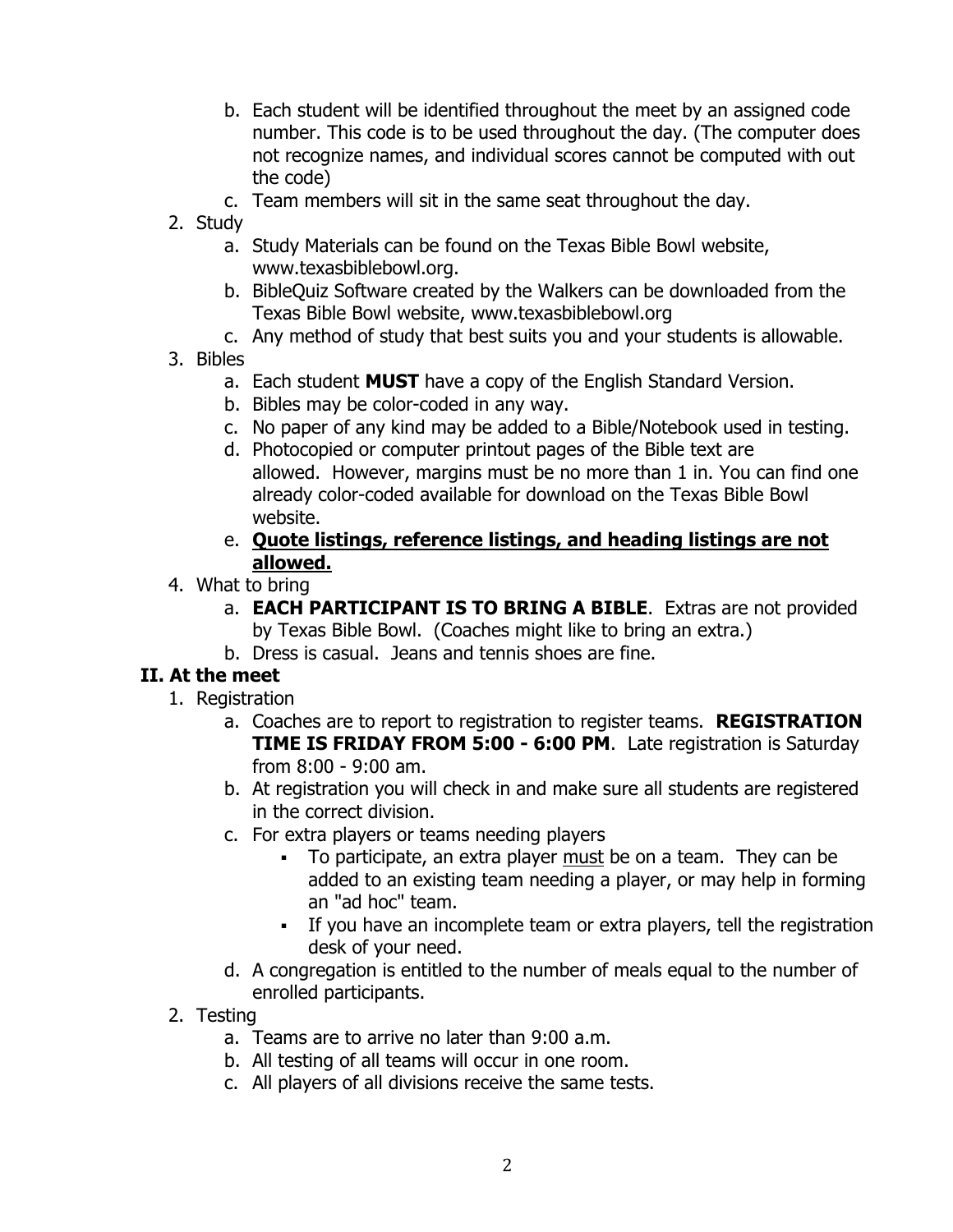- d. Coaches are responsible to have their teams in their places on time for each round. If a player is not in their seat when the test begins, they miss that round.
- e. Participants may not consult at any time during the testing.
- f. Study questions may not be used in any part of the testing.
- g. **Only the TEXT (which may include foot notes) of the Bible may be used during testing. Students may not use concordances, maps, hand written lists, or any other study aids. No added paper of any kind may be inside or on a Bible/Notebook during testing.**
- h. Time limitations are part of the testing procedure.
- i. In each round, each student will receive the questions in written form. Questions will not be asked orally.
- j. If cheating or the appearance of cheating is understood by a quizmaster or monitor to have occurred, the student will receive a score of zero in the round. Judgment of the official is final and not subject to discussion.
- k. Final scores at the end of the day determine levels of proficiency for teams and individuals.
	- § Team scores are determined by performance in Rounds 1-5, with no regard to the Power Round.
	- § Individual scores are determined by performances in Rounds 1-5 and the Power Round.
- l. No student is allowed to take tests early for any reason.
- 3. Team answer sheets and keys to quizzes will be available for pickup after the awards banquet & devotional.
- 4. If you have students with special needs, inform the meet director prior to the meet.

#### **III. After the meet**

- 1. Each congregation is encouraged to give special recognition to its Bible Bowl students in a congregational setting.
- 2. Please let the event organizers know how the meet went. This is the only way that we can make the meet better next year.

# **DESCRIPTION OF ROUNDS**

"**Power Round**" (This round is optional. However, if your student is competing for individual awards they must take this test. Youth and adults may participate.) The Power Round will be administered with no prior indication of its nature. **The test will be very difficult and should be taken by well-prepared students.** It will be **CLOSED-BIBLE**. There is no special registration; just be present ten minutes early. Possible Score: 50 Round Time: 25 minutes

#### **Round 1 "Find the Verse**" (For all participants)

Using **OPEN BIBLES**, participants will locate, by giving chapter and verse numbers, forty (40) quotations drawn from the assigned text of the Bible. (Quotation marks are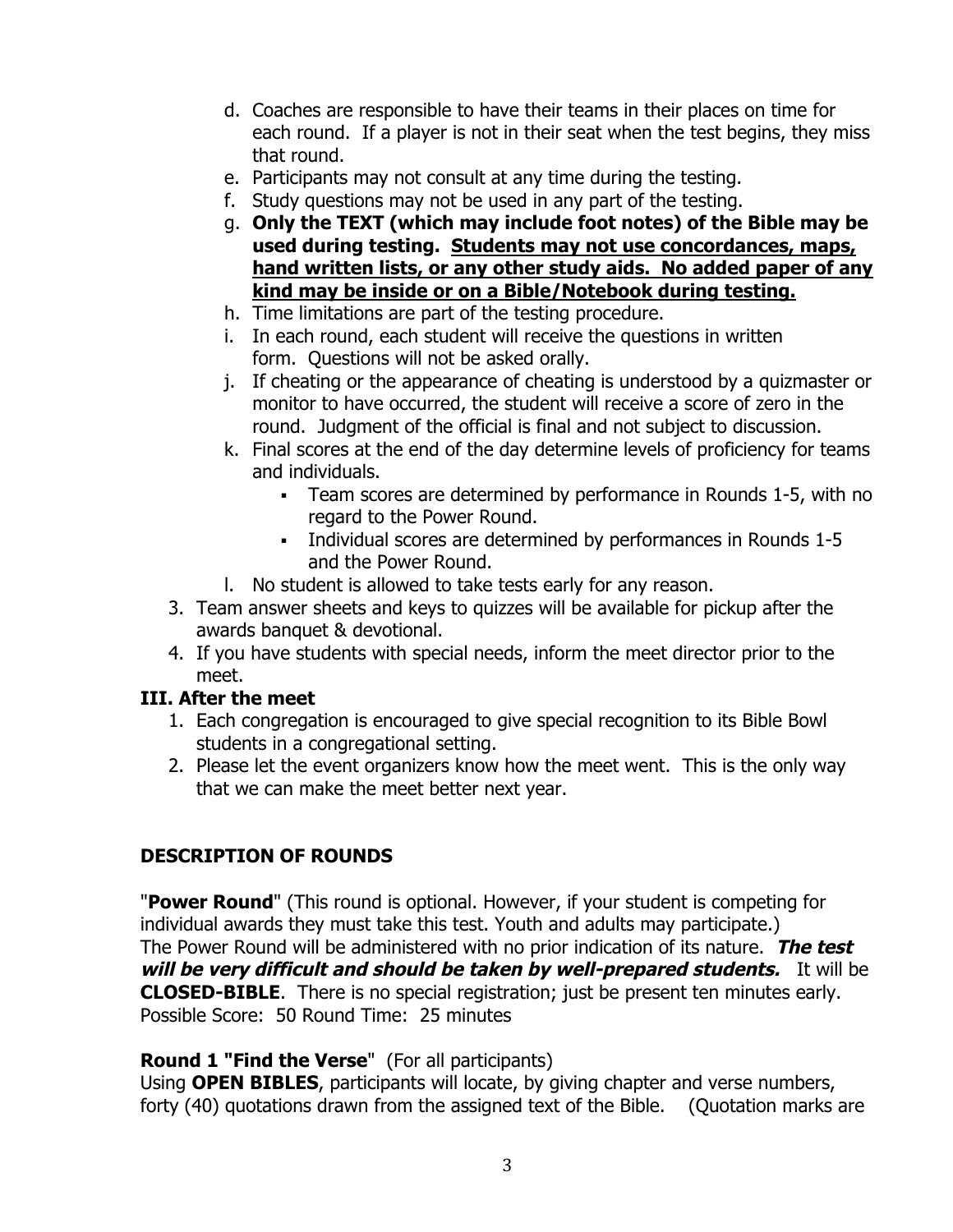not required. ANY reference from the text may be used. We consider these to be quotations or references since we are quoting the text itself.) Single words will not be cited. Possible Score: 40 Round Time: 25 minutes

**Round 2 "Fact Finder"** (For all participants) Using **OPEN BIBLES**, participants will answer forty (40) multiple-choice questions by marking one of three multiple-choice answers. Possible Score: 40 Round Time: 20 minutes

**Round 3 "Identification"** (For all participants) Using **OPEN BIBLES**, participants will, by marking one of five multiple-choice answers, identify forty (40) items (persons, places, things, times, numbers, etc.) Possible Score: 40 Round Time: 20 minutes

#### **Round 4 "Know the Chapter -- Quotations"** (For all participants) **WITHOUT USING BIBLES**, participants will locate, by chapter number only, forty (40) quotations from the assigned text of the Bible. (Quotations may be drawn from narrative or discourse. Quotation marks are not required. ANY reference from the text may be used. We consider these to be quotations or references since we are quoting the text itself.) Single words will not be cited. Possible Score: 40 Round Time: 15 minutes

**Round 5 "Know the Chapter -- Headings and Events"** (For all participants) **WITHOUT USING BIBLES**, participants will locate, by chapter number only, forty (40) general descriptions or subject headings of particular sections of Scripture. Possible Score: 40 Round Time: 10 minutes

#### **Sample Meet Questions**

#### **"Find the Verse" Round 1**

Using your Bible, write the chapter and verse location of each reference in the space provided on the right.

1. "Everything that lives and moves will be food for you." \_\_\_\_: \_\_\_\_

2. "Now leave this land at once...."  $\frac{1}{\sqrt{2}}$ 

#### **"Fact Finder" Round 2**

Using your Bible, complete each of the following multiple-choice statements by marking the letter corresponding to the correct response on your score card.

1. How many times did Noah send birds out from the ark?

- A. Three B. Four C. Five
- 2. Before Abram had any child who was to receive his estate?
- A. Eleazar B. Eliezer C. Eliazar